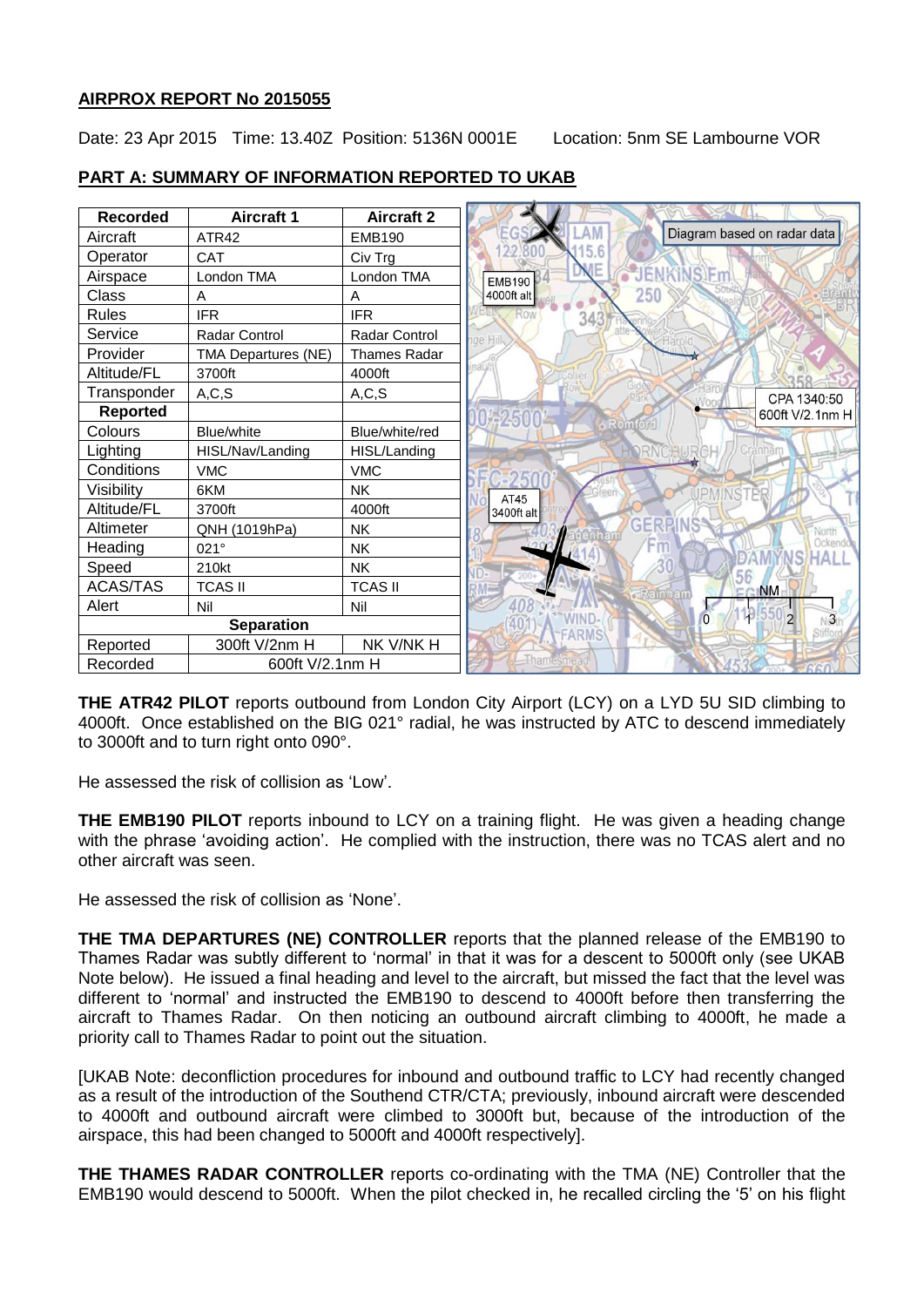progress strip but couldn't fully recall what the pilot reported as his clearance limit. The ATR42 pilot then called in and was cleared to climb to 4000ft to provide 1000ft separation against the EMB190, which he expected to stop descent at 5000ft. The priority line then rang pointing out the EMB190 had actually been cleared to 4000ft. He checked the EMB190's Mode S readout (which was garbling with other aircraft on the display) to confirm the cleared level – Mode S was indicating 4000ft. He then gave avoiding action to the EMB190, together with traffic information.

#### **Factual Background**

The London city weather at the time was:

METAR EGLC 231550Z 09007KT 050V110 CAVOK 15/06 Q1017

#### **Analysis and Investigation**

#### **CAA ATSI**

ATSI had access to reports from both aircraft, the Thames Radar controller and the NE Radar Controller, the area radar recordings and transcription of the Thames radar frequencies and telephone coordination. ATSI also had access to the unit investigation summary. Screenshots produced in the report are provided using the area radar recordings. Levels indicated are in altitude.

The ATR42 was operating IFR on a commercial passenger flight from LCY, and was in receipt of a Radar Control Service from Thames Radar on frequency 132.700MHz. The EMB190 was operating IFR on a training flight to LCY and, at the time of the Airprox, was also in receipt of a Radar Control Service from Thames Radar on frequency 132.700MHz, having just been transferred from the North East departures controller (NE).

At 1335:28, telephone coordination took place between the Thames Radar Controller and the North East Departures Co-ordinator (NE). During this coordination it was agreed that the EMB190 would leave the LAM (VOR) on a heading of 140°and descend to 5000ft. The NE controller reported that normal practice had been to descend such traffic to 4000ft and, at 1336:48, the EMB190 pilot was instructed to descend to 4000ft by the NE controller, despite the recent coordination limiting the descent to 5000ft. The pilot was subsequently instructed to change frequency to Thames Radar.

At 1338:50 the EMB190 pilot reported descending to 4000ft on the Thames Radar frequency. At the time, the controller was just completing telephone coordination with Southend Airport when the EMB190 reported on frequency. The controller acknowledged the call, issued a speed reduction, but did not assimilate the unexpected 4000ft reference by the pilot. The Thames Radar controller reported marking his flight progress strip (FPS) by circling a '5', to indicate the level that had previously been coordinated.

At 1339:08 the ATR42 pilot reported onto the Thames Radar frequency, climbing to 3000ft having just departed from LCY. The controller responded by instructing the pilot to climb to 4000ft, as he believed the EMB190 was descending to 5000ft.

At 1339:57 a low-level Short Term Conflict Alert (STCA) activated as indicated in Figure 1. As this occurred, the North East controller made a priority phone call to the Thames Radar Controller and apologised that the EMB190 was descending to 4000ft. The Thames Radar controller stated in his written report that he had not seen the Mode S indication of a cleared level of 4000ft prior to this due to garbling of squawks. This is also evident in Figure 1 (although prior to this screenshot the aircraft data-block was green and blended with the other contacts to an even greater extent).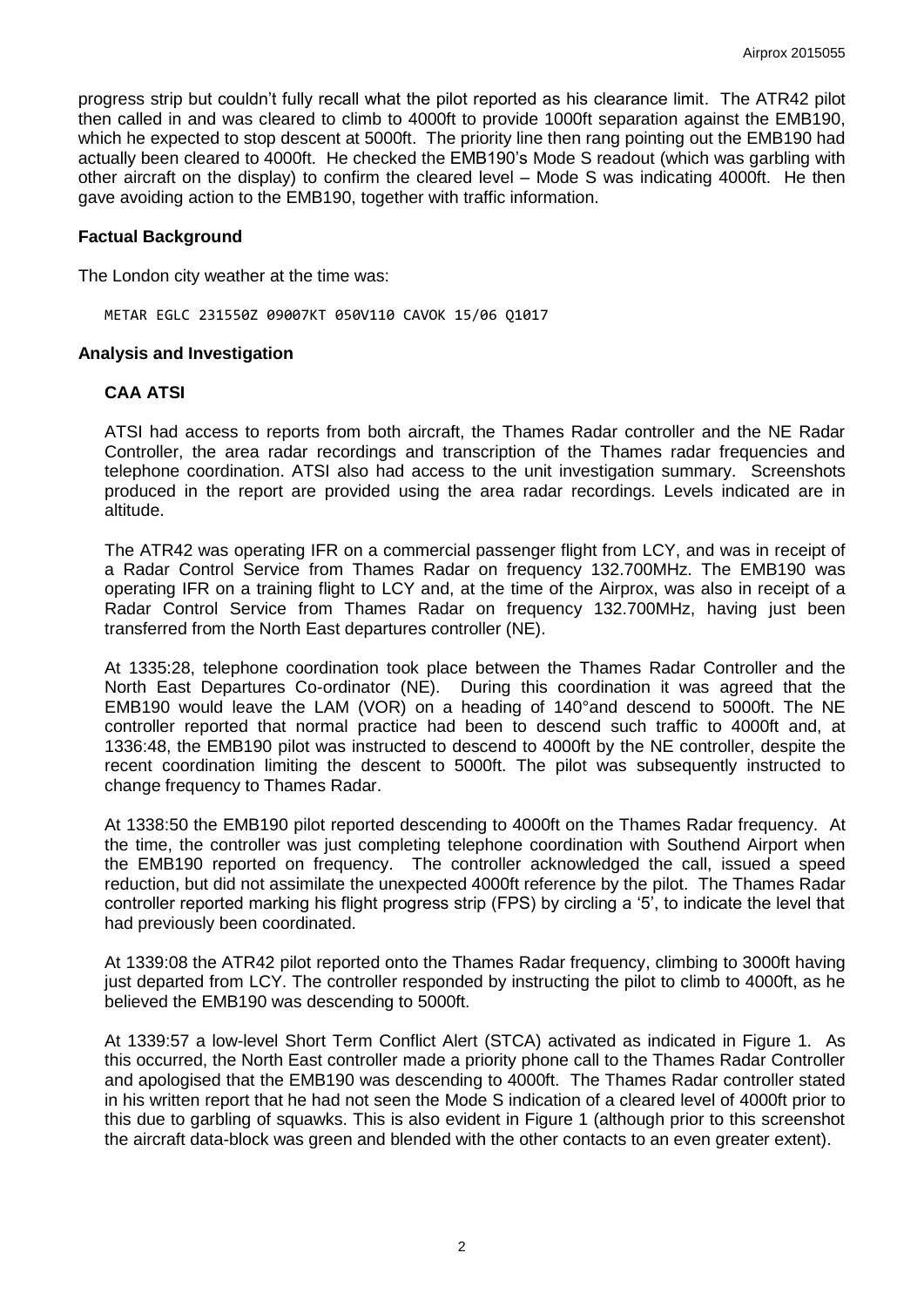

Figure 1 (1339:57)

At 1340:07 the Thames Radar controller issued avoiding action instructions to the ATR42, which was instructed to stop climb and descend to 3000ft. The EMB190 was then given an avoiding action left turn and passed traffic information. At 1340:30 the required 1000ft vertical and/or 3nm horizontal separation was lost (Figure 2).



Figure 2 (1340:30)

CPA of 2.1 miles and 600ft occurred at 1340:52 as shown in Figure 3.



Figure 3 (1340:52)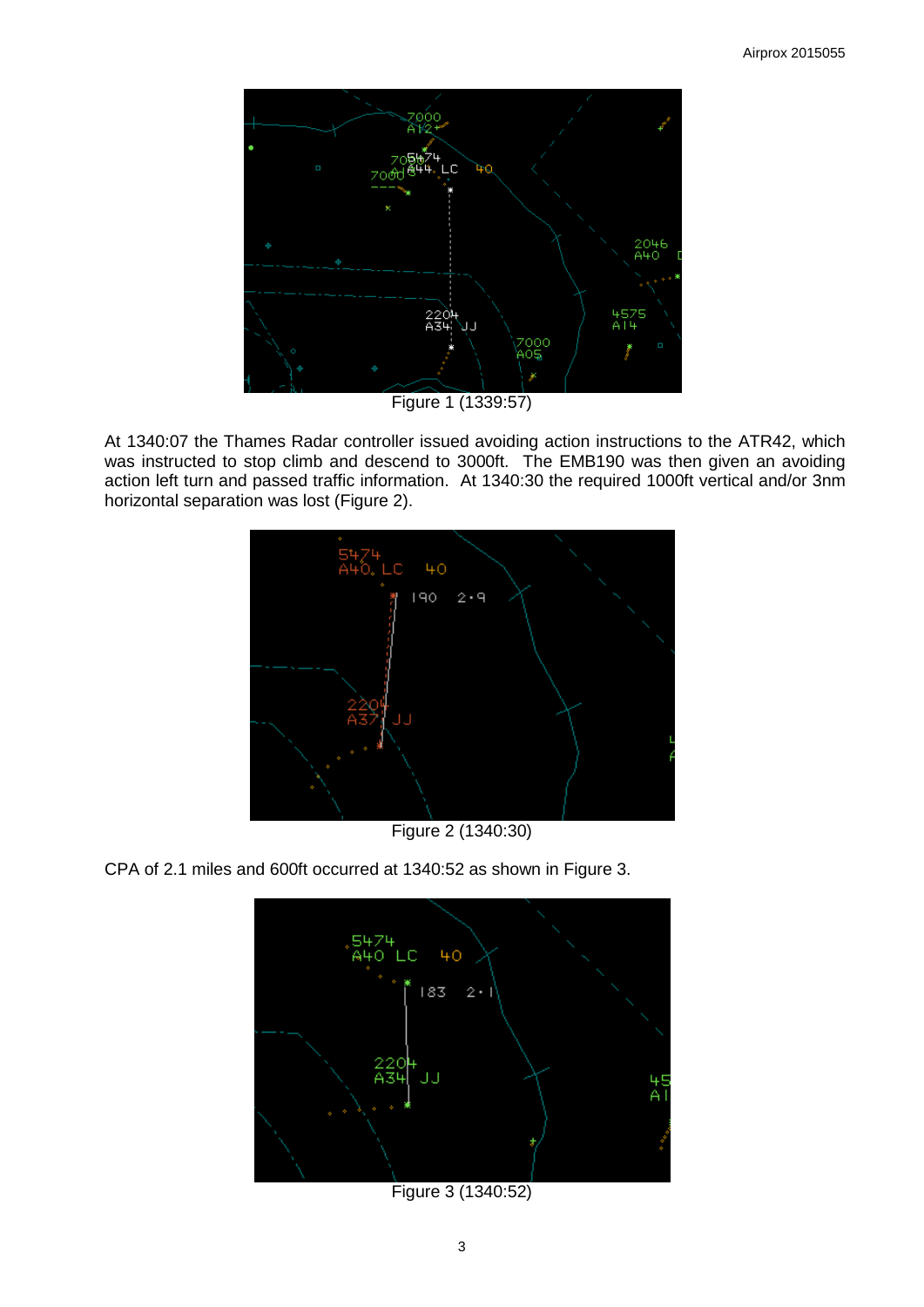The NE controller descended the EMB190 to 4000ft in accordance with previous practice, forgetting that coordination had been made to stop the descent at 5000ft. The EMB190 was then transferred to the next controller – Thames Radar. The Thames Radar controller had coordinated a descent for the EMB190 to 5000ft so was expecting this report from the pilot when he reported on frequency. Although the pilot clearly stated descending to 4000ft, the controller missed the level report and marked his strip to indicate 5000ft. The fact that he was just completing a phone call at the time could have been a distraction.

As the EMB190 continued its descent, the Thames Radar controller did not notice the 4000ft cleared level on the radar data block, because (as he reported) there was garbling with other labels from aircraft below controlled airspace (Figure 1). The activation of the STCA brought the situation to the attention of both the NE controller and the Thames Radar controller. The Thames Radar controller commenced avoiding action to both aircraft immediately following a brief telephone call with the NE controller.

# **UKAB Secretariat**

Because both aircraft were operating under IFR in Class A airspace, the controller was responsible for maintaining the prescribed 1000ft vertical and/or 3nm horizontal separation. In pure collision avoidance terms, both pilots remained equally responsible for collision avoidance and not to operate in such proximity to other aircraft as to create a collision hazard<sup>1</sup>. Notwithstanding ATC instruction otherwise<sup>2</sup>, the incident geometry is considered as converging and the EMB190 pilot was ultimately required to give way to the  $ATR42<sup>3</sup>$  if they had come into close proximity.

#### **Summary**

An Airprox occurred at 16:52 on Thursday 23<sup>rd</sup> April between an EMB190 and an ATR42 in the vicinity of LCY. Both aircraft were under a Radar Control service, and both aircraft received avoiding action from the Thames radar controller, which resolved the situation.

# **PART B: SUMMARY OF THE BOARD'S DISCUSSIONS**

Information available consisted of reports from the pilots of both aircraft, transcripts of the relevant RT frequencies, radar photographs/video recordings, reports from the air traffic controllers involved and reports from the appropriate ATC and operating authorities.

The Board quickly agreed that this event hinged around the fact that both aircraft had evidently been mistakenly cleared to the same level. There then ensued an extended debate amongst the members as to the potential human factors and organisational aspects of this mistake. Specifically, the Board noted that although coordination had been agreed between the two qualified and experienced controllers for the EMB190 pilot to descend to 5000ft, the NE controller had then gone on to instruct the EMB190 pilot to descend to 4000ft before handing him over to the Thames controller, who did not assimilated the EMB190 pilot's reporting of the incorrect altitude on his initial call.

A controller member with knowledge of this incident informed the Board that the changes in airspace that had been introduced as a result of the introduction of the Southend CTR/CTA had required the modification of previous deconfliction measures between aircraft arriving and departing LCY. In the past, departing aircraft had been climbed to 3000ft, whilst arriving aircraft had been correspondingly coordinated in descent to 4000ft. It was explained that on 2<sup>nd</sup> April (some 21days before the event) the CAA had introduced the Southend CTR/CTA, which extended up to 3500ft near to the LCY CTA. This meant that, without positive control, southbound departures that had previously been climbed to only 3000ft were now in danger of penetrating the Southend CTA. The member explained that various methods of tackling this problem had been employed by different controller shifts such as issuing a heading to avoid the airspace, or climbing the aircraft above the airspace, as happened in

 $\overline{a}$ 

<sup>1</sup> SERA.3205 Proximity.

<sup>2</sup> SERA.8005 Operation of air traffic control service.

<sup>&</sup>lt;sup>3</sup> SERA.3210 Right-of-way (c) (2) Converging.